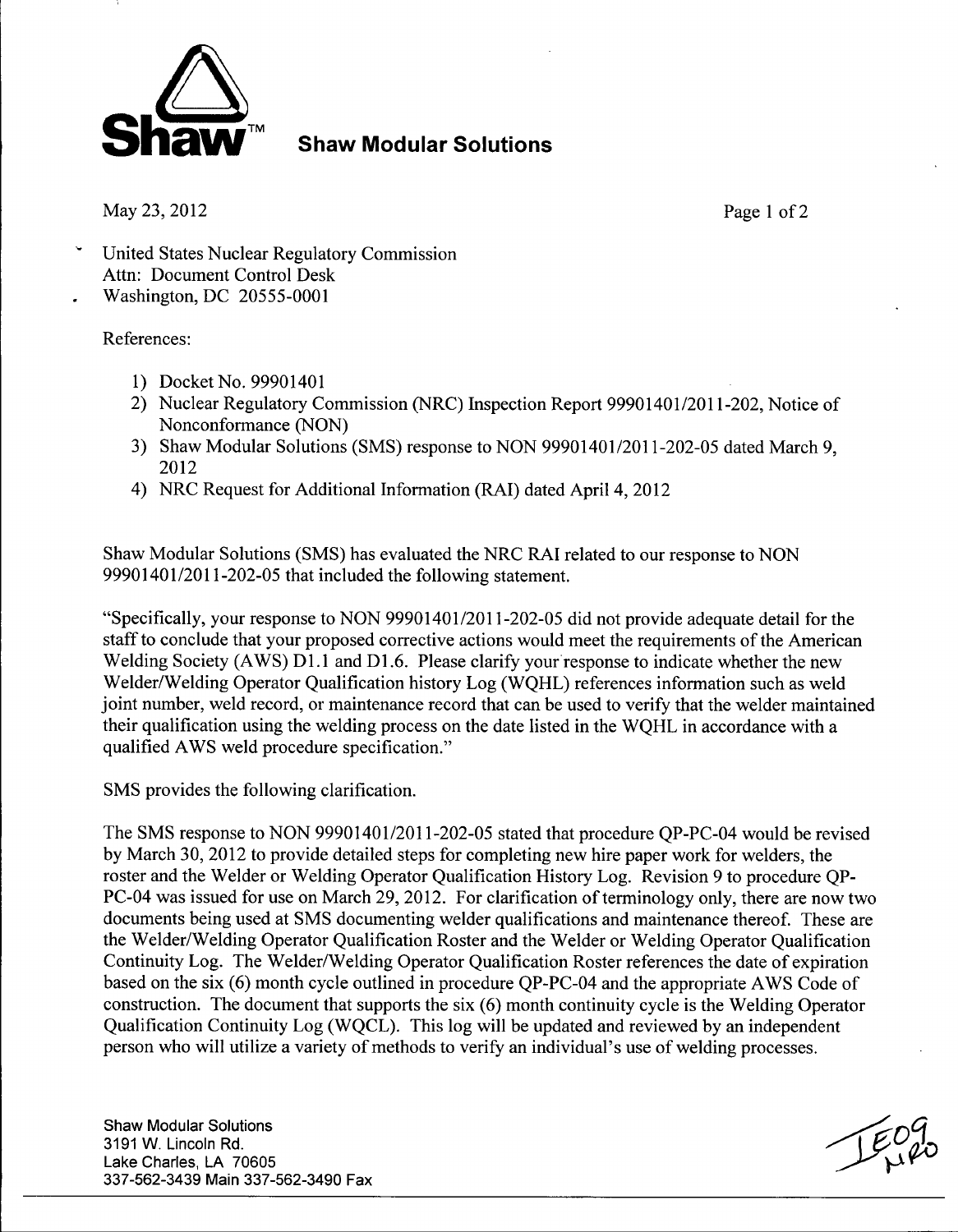

**Shaw Modular Solutions** 

SMS response to NRC RAI for NON 99901401/2011-202-05, continued

These methods may include, but are not limited to, review of traveler packages, weld joints, and weld or maintenance records, as well as actual visual witness verifications during the processes performed. These verifications will be documented and independently verified. Additionally, the Welding Department is providing a thorough review of the WQCLs to ensure that documentation is available in the welder records and provides objective evidence that the processes are utilized by the welders/operators to maintain continuity and qualification.

This clarification should provide the information needed to enable the NRC staff to conclude that our corrective actions comply with ASW D1.1 and **D1** .6 requirements. If further information is required please do not hesitate to contact me.

Sincerely,

oseph L. Ernst . Executive Vice President Shaw Modular Solutions

cc: Mr. Edward H. Roach, Chief Mechanical Vendor Branch Division of Construction Inspection and Operational Programs Office of New Reactors United States Nuclear Regulatory Commission D. Chapman K. David G. Grant

Shaw Modular Solutions 3191 W. Lincoln Rd. Lake Charles, LA 70605 337-562-3439 Main 337-562-3490 Fax